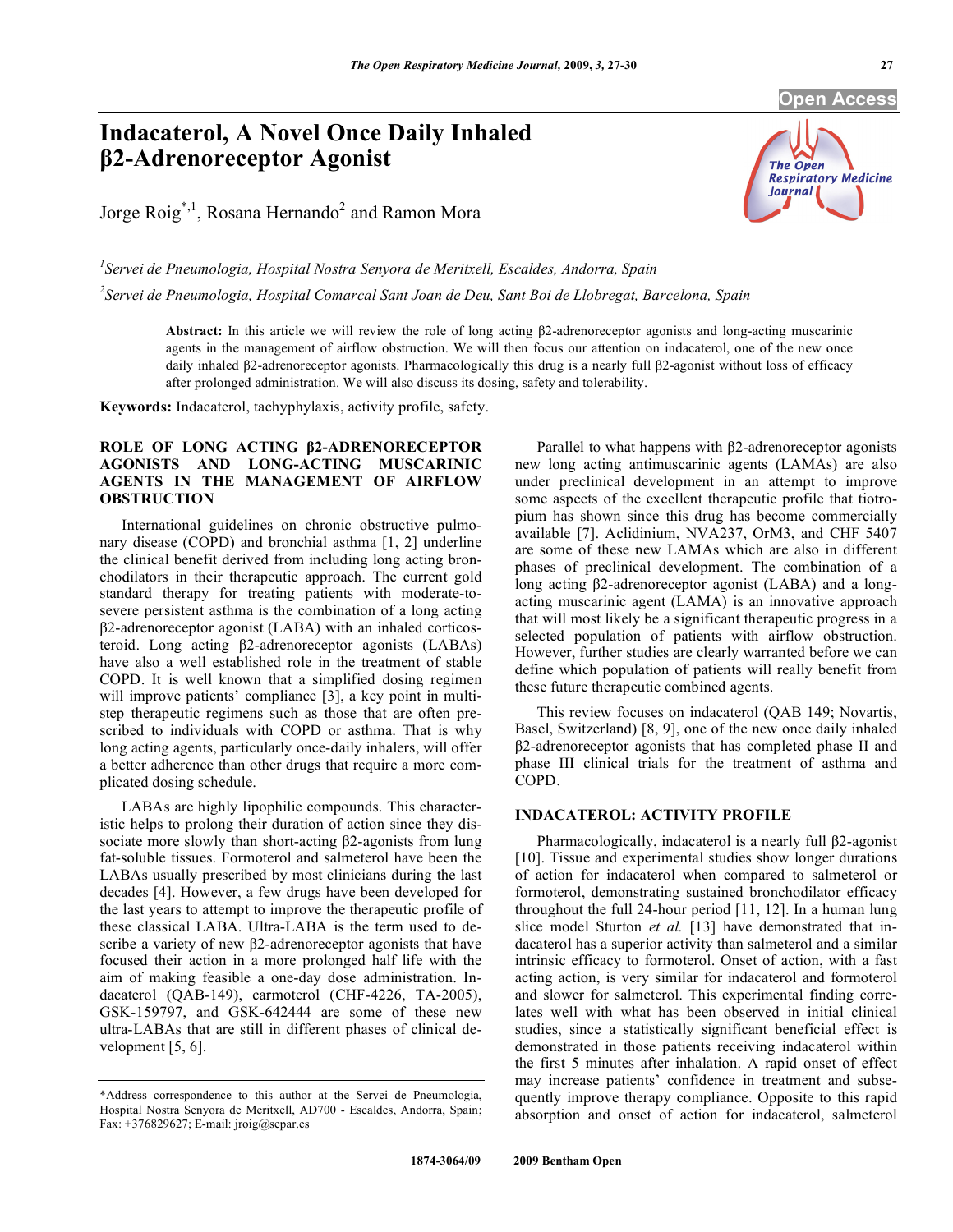improvement in  $FEV<sub>1</sub>$  occurs within 15 minutes after inhalation. Functional data show highest, about twofold, intrinsic activity for formoterol and indacaterol than for salbutamol or salmeterol [8].

## **INDACATEROL: DOSING**

 Rennard *et al.* [14] conducted a dose-ranging study, with a tiotropium comparison, to elucidate which dose of indacaterol shows 24-hour effectiveness in patients with moderate-to-severe COPD. Functional inclusion criteria were prebronchodilator  $FEV_1 \ge 40\%$  of predicted,  $FEV_1 \ge 1.0$  L, and  $FEV<sub>1</sub>/FVC < 70%$ . Six hundred thirty five patients were eventually randomized to receive 50, 100, 200 or 400  $\mu$ g or placebo once daily for 7 days. All indacaterol doses significantly increased  $FEV_1$  from 5 minutes to 24 hours post-dose but 400 and 200 µg were the dose most effective. A subset of subjects from each treatment group entered an open label extension and received tiotropium 18 µg once daily for 8 days. Indacaterol through FEV1 levels compared favorably with the improvement observed by day 8 in patients that received tiotropium in this subgroup of patients taking part in the open-label extension. Overall, a 400 µg dose was the most effective in this study.

Single 200  $\mu$ g and 400  $\mu$ g doses provide effective and sustained 24-hour bronchodilator control and a rapid onset of action ( $\leq 5$  minutes) in asthmatic patients. A 200  $\mu$ g dose seems to be the optimum dose regarding efficacy and safety balance. On another dose-ranging study designed to establish the optimal dose for indacaterol inhaled treatment in patients with persistent asthma, LaForce *et al.* [15] also reported that a 200 µg dose seems to offer the best efficacy/safety balance in most subjects.

### **INDACATEROL: TACHYPHYLAXIS**

It has been stated that  $\beta_2$  adrenoreceptor downregulation may follow chronic administration of LABAs in asthma. The consequence would be a subsequent reduced sensitivity, known as tachyphylaxis, of airway smooth muscle and inflammatory cells response. It must be emphasized that tachyphylaxis has not been observed with long-term indacaterol administration. Many studies have shown that there is no loss of efficacy with prolonged administration of indacaterol since sustained improvements on  $FEV<sub>1</sub>$  are consistently observed in those clinical trials that have addressed this issue. A low need of rescue medication in the indacaterol arm has also been occasionally highlighted in some comparative clinical trials of indacaterol and other LABAs.

## **INDACATEROL: INTERACTION WITH SHORT ACTING** *BETA***2-ADRENERGIC AGENTS (SABAs)**

 The interaction of indacaterol, formoterol and salmeterol with the short acting adrenergic agent isoprenaline was evaluated by Naline *et al.* [16] on a nice study with isolated human bronchi. These authors show that indacaterol and formoterol behave as full agonists and do not antagonize the isoprenaline-induced bronchi relaxation response in an isolated human bronchi model using preparations precontracted with carbachol. The lack of antagonism with short-acting agonists may have potential clinical connotations regarding the use of SABA as rescue therapy in common clinical practice. Other findings from the study reported by Naline *et al.* [17] were that indacaterol showed an onset of action similar to that of salbutamol and duration of action  $> 12$  hours.

#### **INDACATEROL**

 Previous studies in patients and healthy volunteers have shown that LABAs may be associated with  $\beta_2$  mediated systemic adverse effects such as skeletal muscle tremor, headache, nervousness, palpitations with changes in heart rate, prolongation of the QTc interval, and increased glucose and potassium blood levels [18-25]. On the basis of these data, safety and tolerability studies have been conducted to evaluate indacaterol effect on these parameters. An optimal safety profile is mandatory for a drug, such as indacaterol, characterized by a 24-hour bronchodilator efficacy at oncedaily dosing.

 In asthma patients' indacaterol offers an excellent overall safety profile since even a high dose of  $1000 \mu$ g has not been found to be associated with any sustained systemic adverse effect [26-28]. It is worthwhile pointing out that a dose of 1000 µg is obviously a clearly supratherapeutic dosing, which is five-fold the standard dose in asthma; this feature deserves to be emphasized since in clinical practice some patients may self-administer additional doses of the drug as rescue medication or accidentally.

 In the COPD setting, once-daily indacaterol at doses up to 800 µg has been well tolerated. A prospective randomized comparative study on 163 patients with COPD receiving placebo or 400 µg or 800 µg of indacaterol did not show any statistically significant difference at any dose on mean pulse rate and QTc interval [29]. As it has been observed in safety studies in asthma population [30], small differences, considered to be without any clinical relevance, were found on serum potassium levels, mean blood glucose levels and mean blood pressure.

 Although no serious adverse effects are found in safety studies on indacaterol, mild cough is a relatively common adverse effect [31]. A short duration, less than 2 minutes post-dose, and the lack of bronchospasm of any degree are distinctive features of this indacaterol-induced cough. It has been reported in up to 14.7% of patients receiving this inhaled drug at a dose of 400 µg daily and in up to 28.4% in those receiving an 800 µg daily dose. It is worthwhile remembering that an 800 µg dose represents at least 2 times the usual therapeutic dose suggested by initial studies. In a different series of COPD patients treated with more standard doses of indacaterol mild and short-lived cough occurred in a dose-related form, with an incidence that ranged from 2.9% with a 50  $\mu$ g dose to 12.4% with a 400  $\mu$ g dose. This cough is almost always of mild intensity; it usually appears with initial administration of the drug and declines progressively after a few days of treatment. In the study published by Rennard *et al.* [14] the incidence of cough by day 7 was similar to that observed with placebo. More interestingly, by the first month of treatment no patients receiving indacaterol complain about cough.

 Researchers have realized that a very low drop-out rate has been consistently observed in the indacaterol arm of most comparative clinical trials, a data that suggests itself the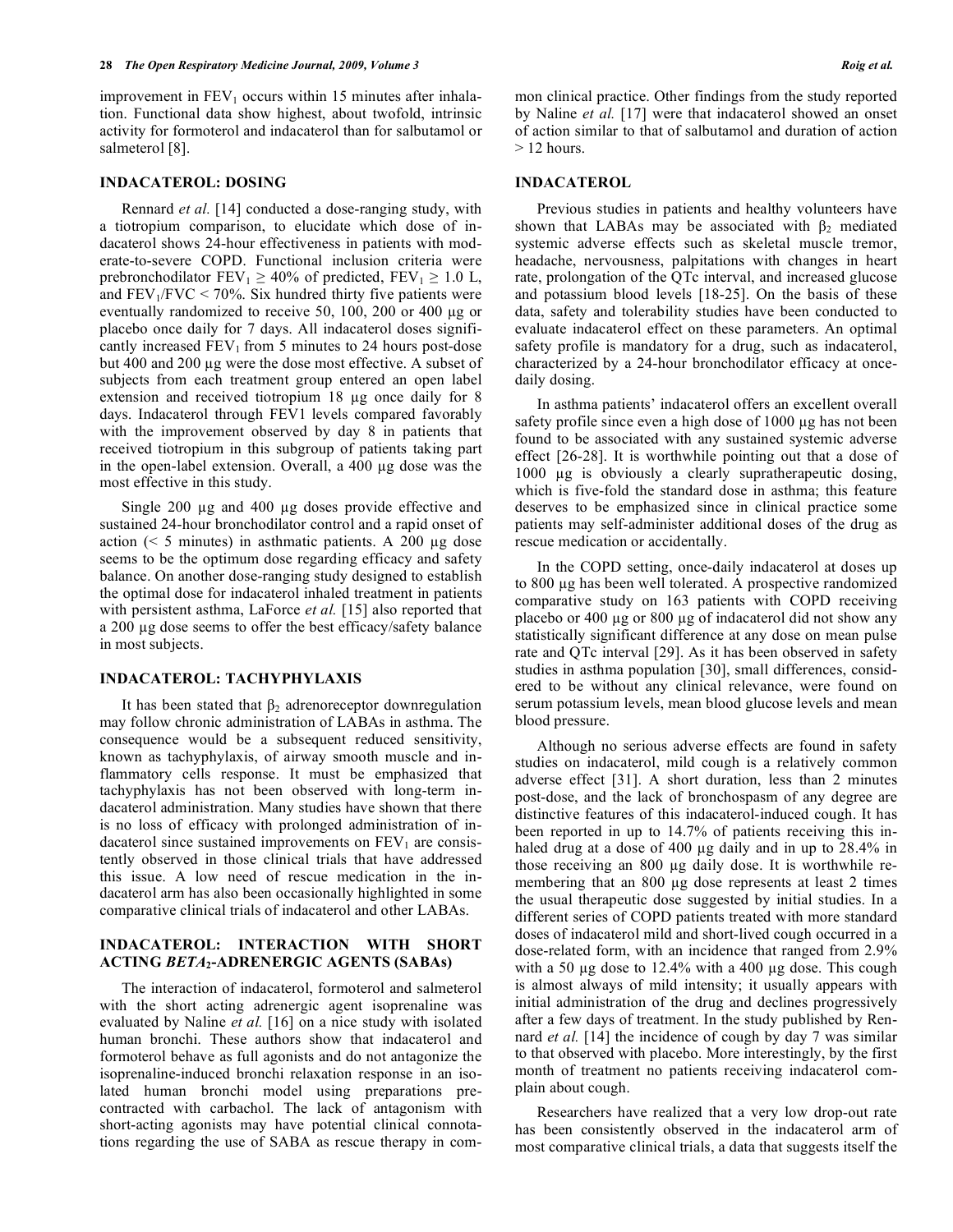#### *Indacaterol, A Novel Once Daily Inhaled 2-Adrenoreceptor Agonist The Open Respiratory Medicine Journal, 2009, Volume 3* **29**

good safety and tolerability profile of this inhaled ultra-LABA. However, a word of caution is still warranted since a common pitfall of most new LABAs trials, including those that focus on indacaterol, is that the duration of the studies is in general relatively short. Consequently, more long-term studies are warranted to definitely confirm its impressive bronchodilator efficacy and continued safety over time.

## **PRESSURIZED METERED-DOSE INHALER (MDI) VERSUS SINGLE-DOSE DRY POWER INHALER (SDDPI)**

 Indacaterol has proven to be equally effective given either by hydrofluoroalkane (HFA) pressurized metered-dose inhaler or single-dose dry power inhaler. A recent study on patients with COPD has established the SDDPI as the preferred system to inhale the drug and this device will be the usual way of administering indacaterol when the drug becomes commercially available [32]. Moreover, dosages used in this last study  $(150 \mu g, 300 \mu g)$  and  $600 \mu g)$  will also most likely be the recommended doses when the drug eventually comes out.

## **COMBINATION THERAPY WITH INDACATEROL AND NVA237 (GLYCOPYRROLATE)**

 As stated before, preliminary reports suggest that the combination of a LABA and a LAMA may provide a therapeutic benefit in some patients with chronic airflow obstructions although this potential benefit has not been consistently identified in all published studies that have addressed this issue. It well could be that the choice of both a determined long acting  $\beta$ 2-adrenoreceptor agonist and a long-acting muscarinic agent is one of the potentially crucial variables to explain some of the discrepancies found among different studies. A fixed dose combination of indacaterol and NVA237 for once-daily treatment of COPD is also under development. Ongoing clinical trials using this combination will certainly help to clarify this subject in the future.

 There is some evidence suggesting an optimal safety profile for NVA237: a low systemic absorption is one of the pharmacokinetic characteristics of inhaled NVA237 and it is associated with a low effect of this drug on cardiovascular parameters when compared to tiotropium [33]. Although this finding supports a more favorable safety profile for NVA237 it still remains unclear if this difference really may imply any clinically significant impact on common clinical practice. Improvements in lung function with NVA237 seem to be comparable to those observed with tiotropium [34] but inhaled NVA237 does not produce the dry mouth side effect that is often reported with other antimuscarinic drugs. Phase III studies have shown a rapid onset, about 5 minutes postdose, of bronchodilator effect. A sustained improvement if FEV1 has been observed when a dose  $\geq 120 \mu$ g of NVA237 has been administered in these studies.

### **REFERENCES**

- [1] Rabe KF, Hurd S, Anzueto A, *et al*. Global strategy for the diagnosis, management, and prevention of chronic obstructive pulmonary disease: GOLD executive summary. Am J Respir Crit Care Med 2007; 176: 532-55.
- [2] Bateman ED, Hurd SS, Barnes PJ, *et al*. Global strategy for asthma management and prevention: GINA executive summary. Eur Respir J 2008; 31: 143-78.
- [3] Claxton AJ, Cramer J, Pierce CA. A systematic review of the associations between dose regimens and medication compliance. Clin Ther 2001; 23: 1296-310.
- [4] Sears MR, Lötvall J. Past, present and future  $\beta$ 2-adrenoceptor agonists in asthma management. Respir Med 2005; 99: 152-70.
- [5] Cazzola M, Matera MG. Novel long-acting bronchodilators for COPD and asthma. Br J Pharmacol 2008; 155: 291-9.
- [6] Matera MG, Cazzola M. Ultra-long-acting ß- adrenoceptor Agonists an emerging therapeutic option for asthma and COPD?. Drugs 2007; 67: 503-15.
- [7] Aaron SD, Vandemheen KL, Fergusson D, *et al*. Tiotropium in combination with placebo, salmeterol, or fluticasone-salmeterol for treatment of chronic obstructive pulmonary disease: a randomized trial. Ann Intern Med 2007; 146: 545-55.
- [8] Battram C, Charlton SJ, Cuenoud B, *et al*. *In vitro* and *in vivo* pharmacological characterization of 5-[(R)-2-(5,6-Diethyl-indan-2 ylamino)-1-hydroxy-ethyl]-8-hydroxy-1H-quinolin-2-one (Indacaterol), a novel inhaled  $\beta$  adrenoceptor agonist with a 24-h duration of action. J Pharmacol Exp Ther 2006; 317: 762-70.
- [9] Currie GP. Indacaterol Novartis/SkyePharma. Cur Opin Invest 2006; 7: 457-63.
- [10] Naline E, Molimard M, Fairhurst R, Trifilieff A, Advenier C. Pharmacological characterization of indacaterol, a novel 24-hour b2-agonist, on the isolated human bronchus. Eur Respir J 2005; 26 (Suppl 49): 216S.
- [11] Beeh KM, Derom E, Kanniess F, Cameron R, Higgins M, van As. Indacaterol, a novel inhaled  $\beta_2$ -agonist, provides sustained 24-h bronchodilation in asthma. Eur Respir J 2007; 29: 871-8.
- [12] Pearlman DS, Greos L, La Force C, Orevillo CJ, Owen R, Higgins M. Bronchodilator efficacy of indacaterol, a novel once-daily ßagonist, in patients with persistent asthma. Ann Allergy Asthma Immunol 2008; 101: 90-5.
- [13] Sturton RG, Trifilieff A, Nicholson AG, Barnes PJ. Pharmacological characterization of indacaterol, a novel once daily inhaled ß adrenoceptor agonist, on small airways in human and rat precisioncut lung slices. J Pharmacol Exp Ther 2008; 324: 270-5.
- [14] Rennard S, Bantje T, Centanni S, *et al*. A dose-ranging study of indacaterol in obstructive airways disease, with a tiotropium comparison. Respir Med 2008; 102: 1033-44.
- [15] LaForce C, Alexander M, Deckelman R, *et al*. Indacaterol provides sustained 24h bronchodilation on once-daily doping in asthma: a 7 day dose-ranging study. Allergy 2008: 63: 103-11.
- [16] Naline E, Trifilieff A, Fairhurst RA, Advenier C, Molimard M. Effect of indacaterol, a novel long-acting ß-agonist, on isolated human bronchi. Eur Respir J 2007; 29: 575-81.
- [17] Naline E, Zhang Y, Qian Y, *et al*. Relaxant effects and durations of action of formoterol and salmeterol on the isolated human bronchus. Eur Respir J 1994; 7: 914-20.
- [18] Bennet JA, Tattersfield AE. Time course and relative dose potency of systemic effects from salmeterol and salbutamol in healthy subjects. Thorax 1997; 52: 458-64.
- [19] Bennet JA, Smyth ET, Pavord ID, Wilding PJ, Tattersfield AE. Systemic effects of salbutamol and salmeterol in patients asthma. Thorax 1994; 49: 771-4.
- [20] Maconochie JG, Forster JK. Dose-response study with high-dose inhaled salmeterol in healthy subjects. Br J Clin Pharmacol 1992; 33: 342-5.
- [21] Bremmer P. Woodmarn K, Burgess C, *et al*. A comparison of the cardiovascular and metabolic effects of formoterol, salbutamol and fenoterol. Eur Respir J 1993; 6: 204-10.
- [22] Burgess C, Ayson M, Rajasingham S, Crane J, Della CG, Till MD. The extrapulmonary effects of increasing doses of formoterol in patients with asthma. Eur J Clin Pharmacol 1998; 54: 141-7.
- [23] Totterman KJ, Huhti L, Sutinen E, *et al*. Tolerability to high doses of formoterol and terbutaline *via* Turbuhaler for 3 days in stable asthmatic patients. Eur Respir J 1998; 12: 573-9.
- [24] Sears MR. Adverse effects of  $\beta$ -agonists. J Allergy Clin Immunol 2002; 110: S322-28.
- [25] Salpeter SR, Omiston TM, Salpeter EE. Cardiovascular effects of 2-agonists in patients with asthma and COPD: a meta-analysis. Chest 2004; 125: 2309-21.
- [26] Kanniess F, Cameron R, Owen R, Higgins M. Indacaterol, a novel 24-hour ß-agonist, demonstrates 24-hour efficacy and is well tolerated in patients with asthma: a multiple-dose, dose-ranging study. Eur Respir J 2005; 26(Suppl 49), 253s.